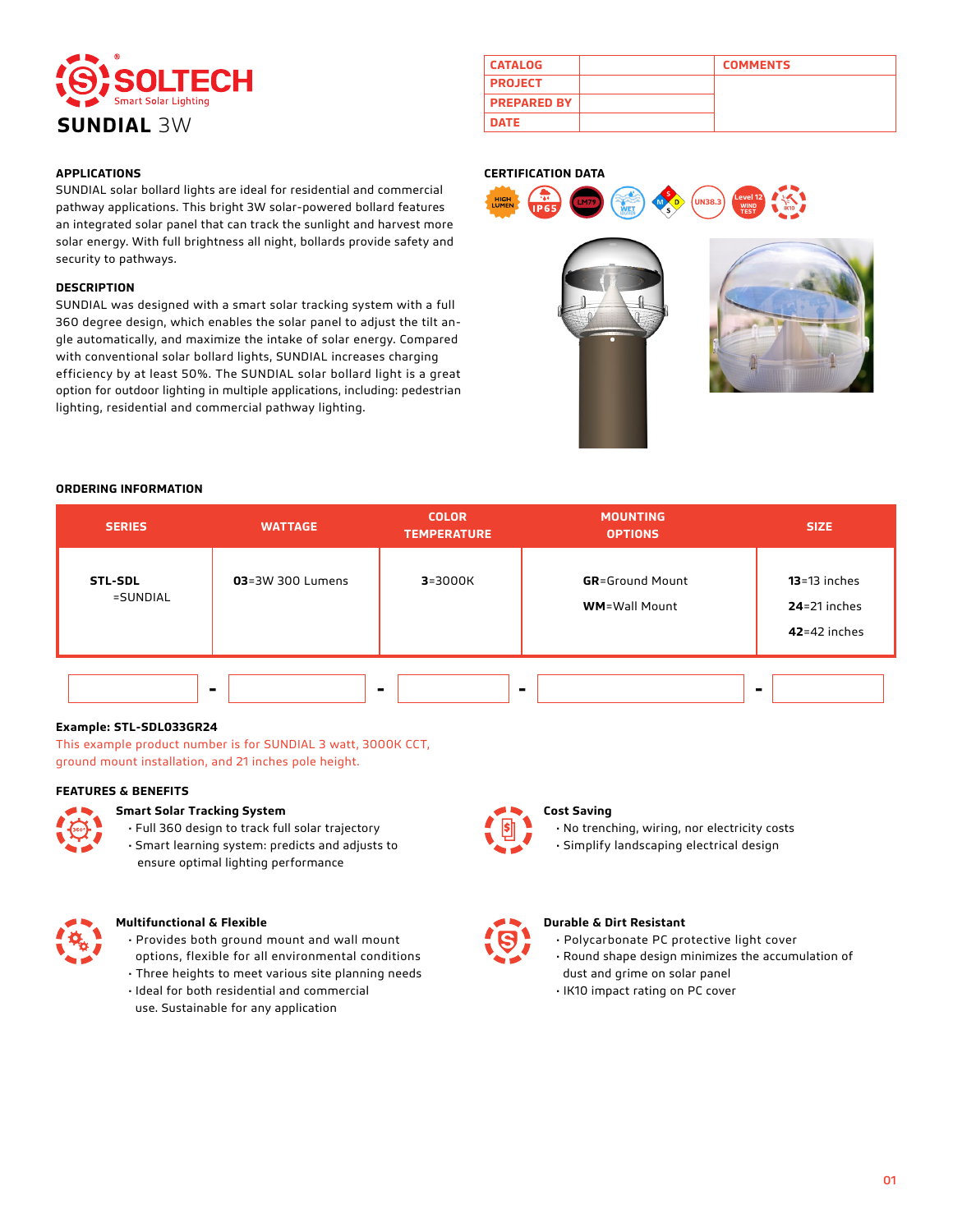

| <b>CATALOG</b>     | <b>COMMENTS</b> |
|--------------------|-----------------|
| <b>PROJECT</b>     |                 |
| <b>PREPARED BY</b> |                 |
| <b>DATE</b>        |                 |

# **PRODUCT SIZE**

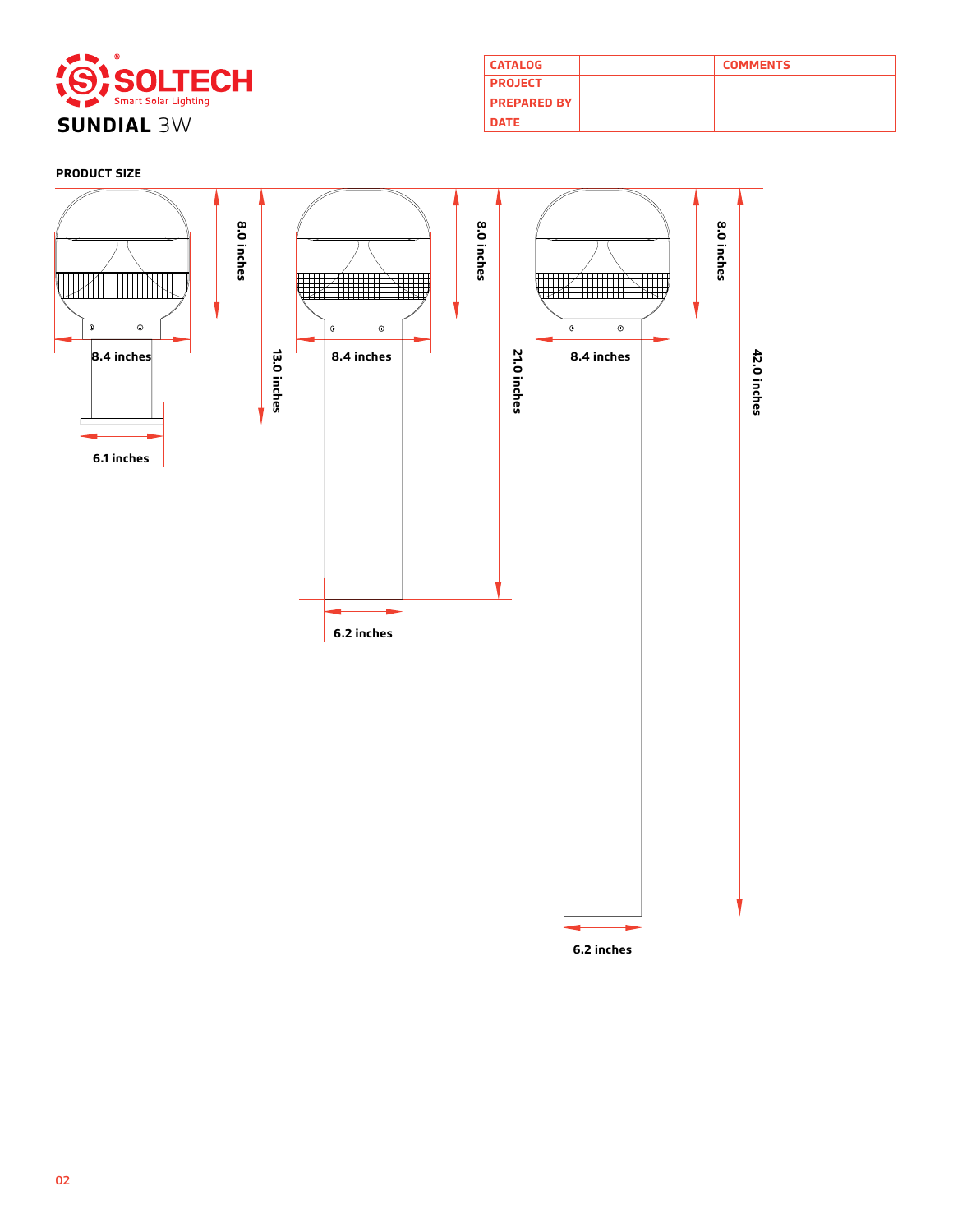

| <b>CATALOG</b>     | <b>COMMENTS</b> |
|--------------------|-----------------|
| <b>PROJECT</b>     |                 |
| <b>PREPARED BY</b> |                 |
| <b>DATE</b>        |                 |

# **SPECIFICATIONS**

| <b>Specifications</b>             | <b>SUNDIAL 3W 13"</b>               | <b>SUNDIAL 3W 21"</b>         | <b>SUNDIAL 3W 42"</b> |
|-----------------------------------|-------------------------------------|-------------------------------|-----------------------|
| <b>LED Nominal Power</b>          | 3W                                  |                               |                       |
| <b>Solar Panel</b>                | Mono-Crystalline 4.3V 3W            |                               |                       |
| <b>Lithium Ion Battery</b>        | 3.7V 10AH                           |                               |                       |
| <b>CCT</b>                        | 3,000K                              |                               |                       |
| Lumen Output@3000K                | 300LM                               |                               |                       |
| <b>CRI</b>                        | 70                                  |                               |                       |
| <b>Light Head</b>                 | 8.4 X 8.0 Inches                    |                               |                       |
| <b>Ground Mount</b>               | 13 Inches<br>21 Inches<br>42 Inches |                               |                       |
|                                   |                                     |                               |                       |
| <b>Beam Angle</b>                 |                                     | 217 <sup>°</sup>              |                       |
| <b>IP Rating</b>                  |                                     | <b>IP65</b>                   |                       |
| Casting                           |                                     | PC & Aluminum                 |                       |
| Efficiency@3000K                  |                                     | 100 lm/W                      |                       |
| * Charging Time                   |                                     | 14hrs@(1000W/m <sup>2</sup> ) |                       |
| <b>Run Time (@Full Power)</b>     |                                     | 48 Hrs                        |                       |
| <b>Operation Mode</b>             |                                     | 3 Modes: M1, M2, M3           |                       |
| <b>Operating Temperature</b><br>× |                                     | -20°C/-4°F to 130°F           |                       |

\* The temperature can impact the battery's charging and normal operation. \* The solar charge time data is base on 77 degree F ambient temperature with the panel pointed directly at the solar radiation. The standard radiation value is 1000W/m2.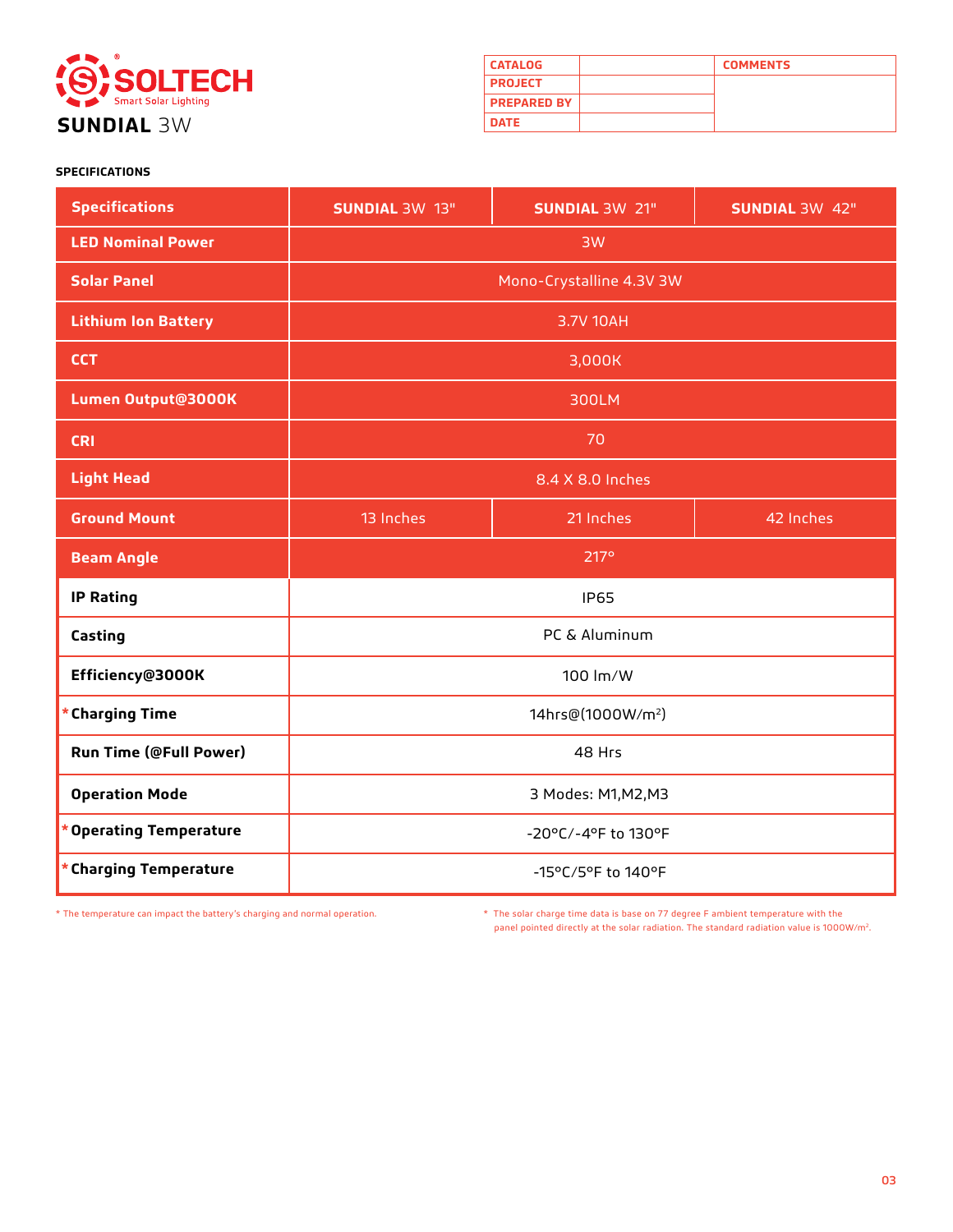

| <b>CATALOG</b>     | <b>COMMENTS</b> |
|--------------------|-----------------|
| <b>PROJECT</b>     |                 |
| <b>PREPARED BY</b> |                 |
| <b>DATE</b>        |                 |

# **Light Distribution**

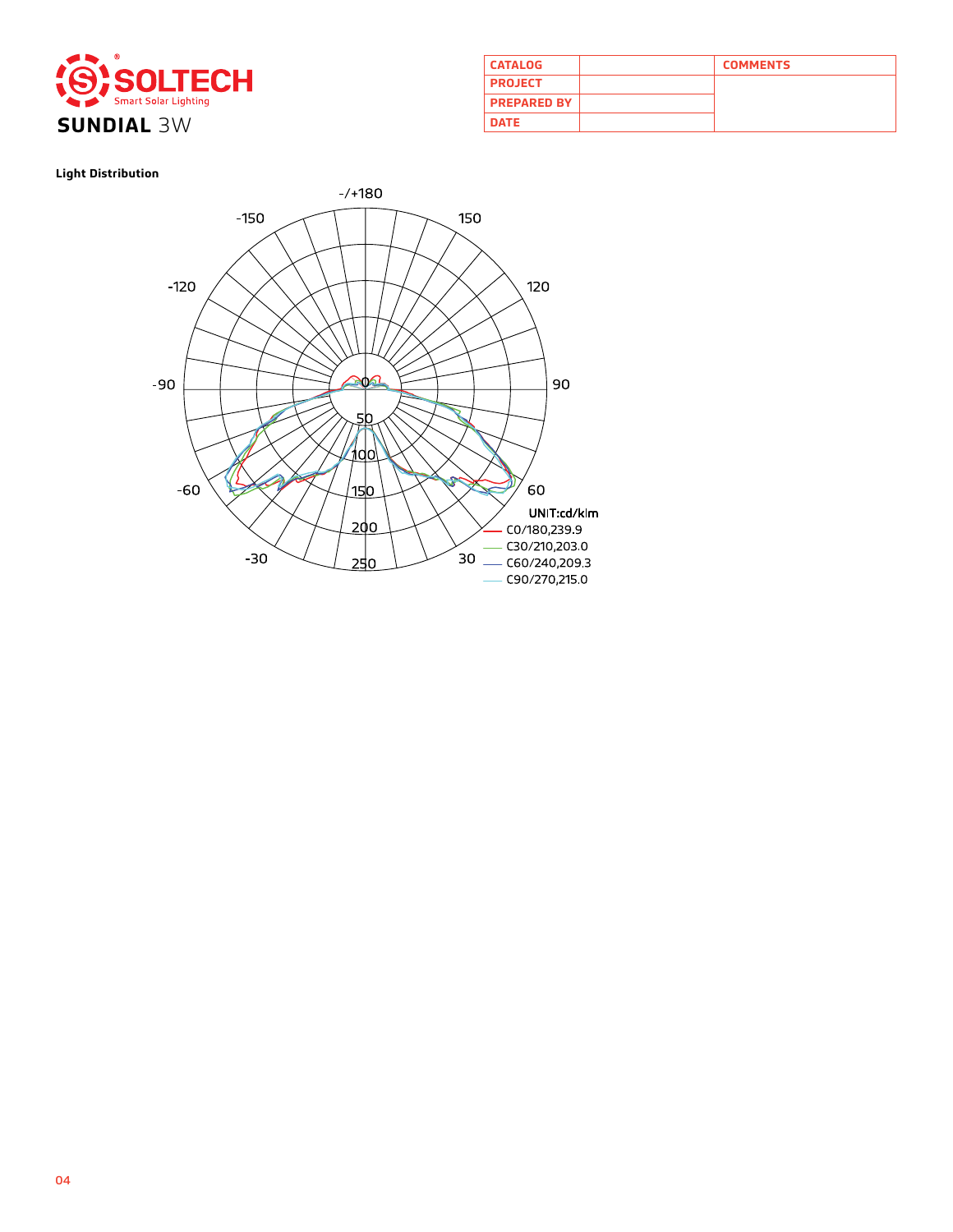

# **INSTALLATION—GROUND MOUNT**



| <b>CATALOG</b>     | <b>COMMENTS</b> |
|--------------------|-----------------|
| <b>PROJECT</b>     |                 |
| <b>PREPARED BY</b> |                 |
| <b>DATE</b>        |                 |

Press the red button on the bottom of the fixture to turn it on.



**When installing the ground mount base, please put Part A and Part B into the ground holes first then install the ground mount base on top.**

# **04**

Use the screw kit to fix the light onto the pole.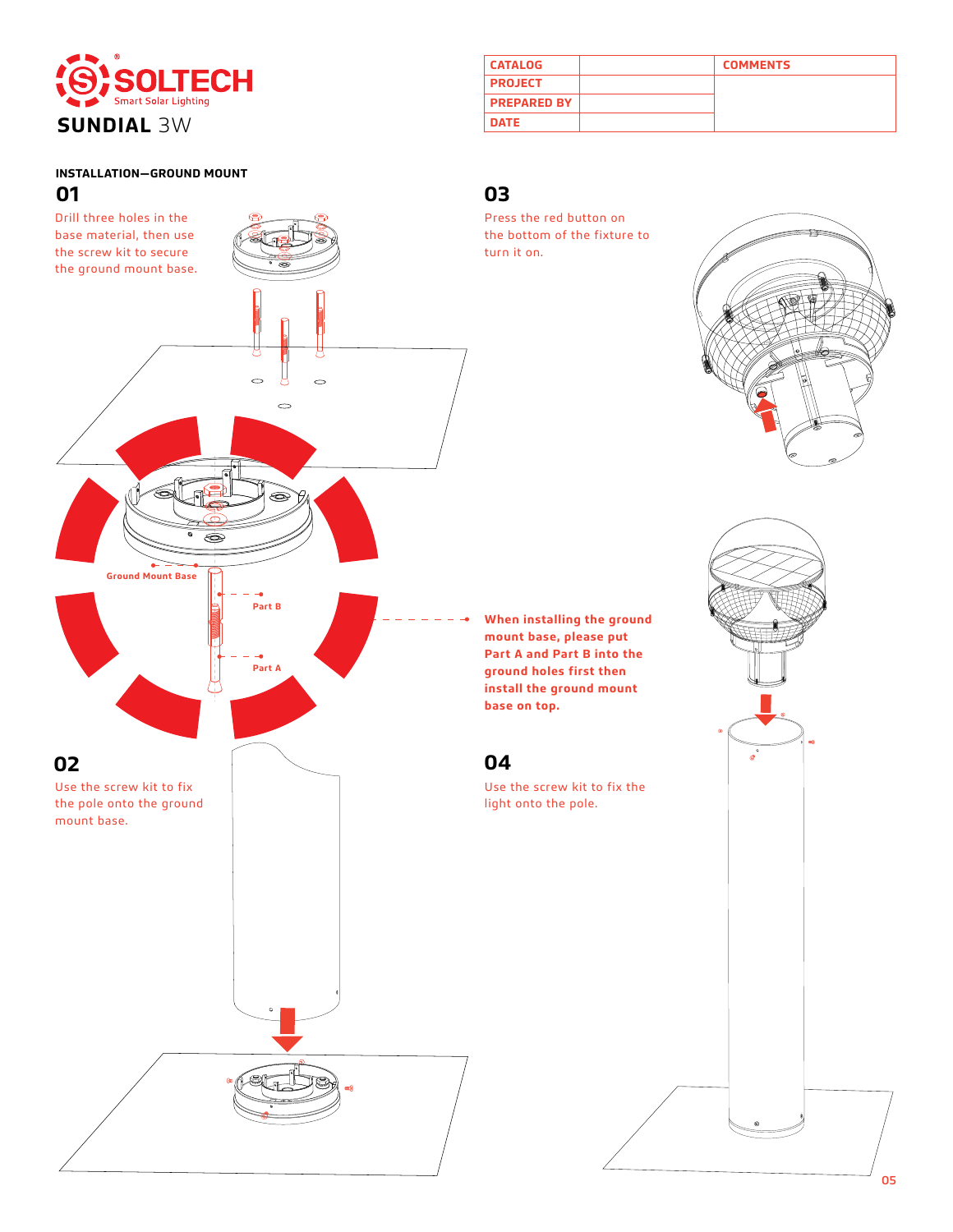

| <b>CATALOG</b>     | <b>COMMENTS</b> |
|--------------------|-----------------|
| <b>PROJECT</b>     |                 |
| <b>PREPARED BY</b> |                 |
| <b>DATE</b>        |                 |

# **INSTALLATION—WALL MOUNT—13" Only**

Press the black button on the bottom of the fixture to turn it on.

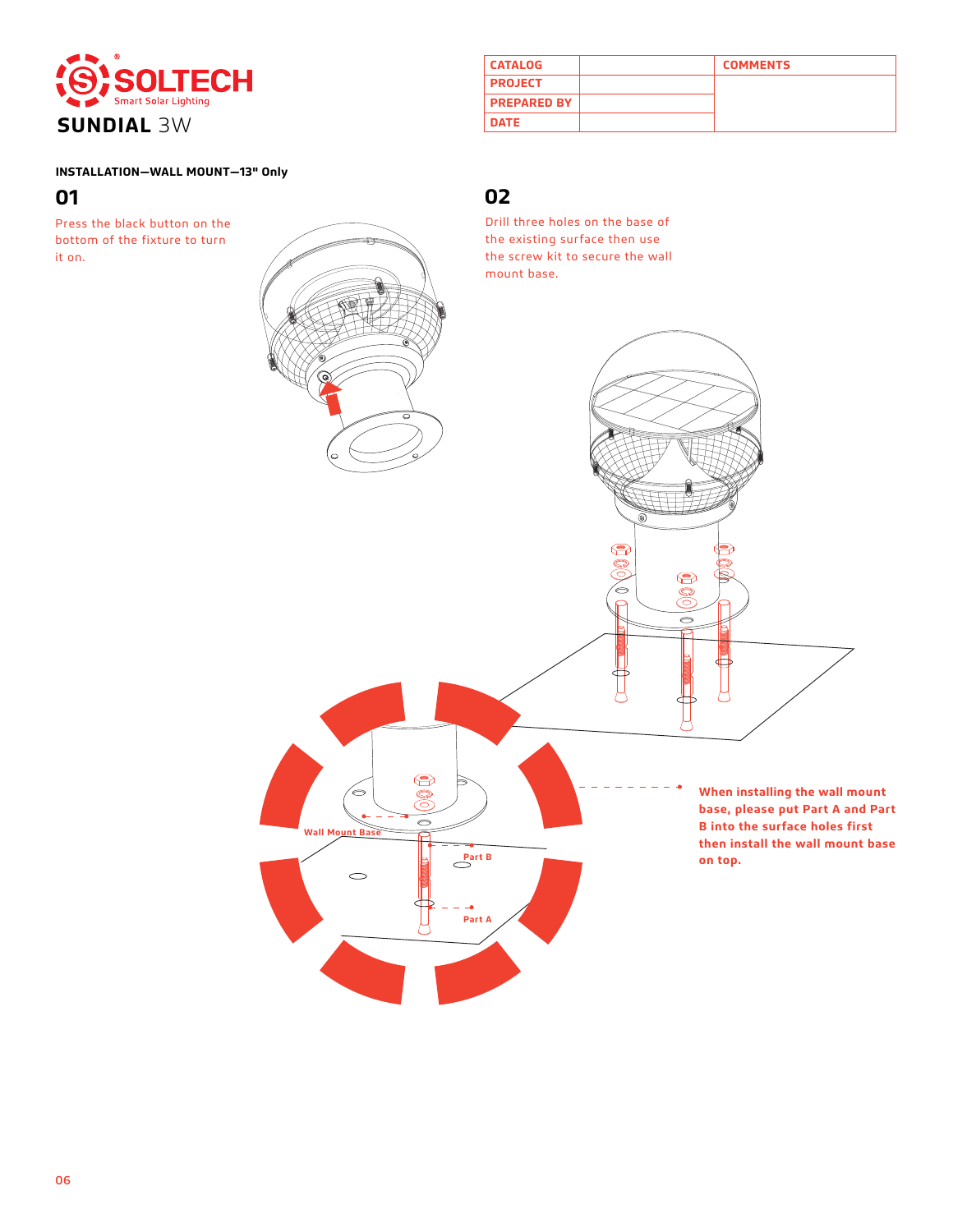

# **INDICATOR INTRODUCTION**



| <b>CATALOG</b>     | <b>COMMENTS</b> |
|--------------------|-----------------|
| <b>PROJECT</b>     |                 |
| <b>PREPARED BY</b> |                 |
| <b>DATE</b>        |                 |

# **Lighting Mode Indication**

Press the button to switch between M1 (red) /M2(green) / M3 (Yellow); after 5 seconds, the indication mode turn to Capacity Indication.

# **M1: Red Light**

300LM 5hrs + 100LM Till dawn **M2: Green Light** 200LM Till dawn **M3 Yellow Light** 100LM Till dawn

# **Capacity Indication**

**Green: ≥70% Yellow: 30%~70%**